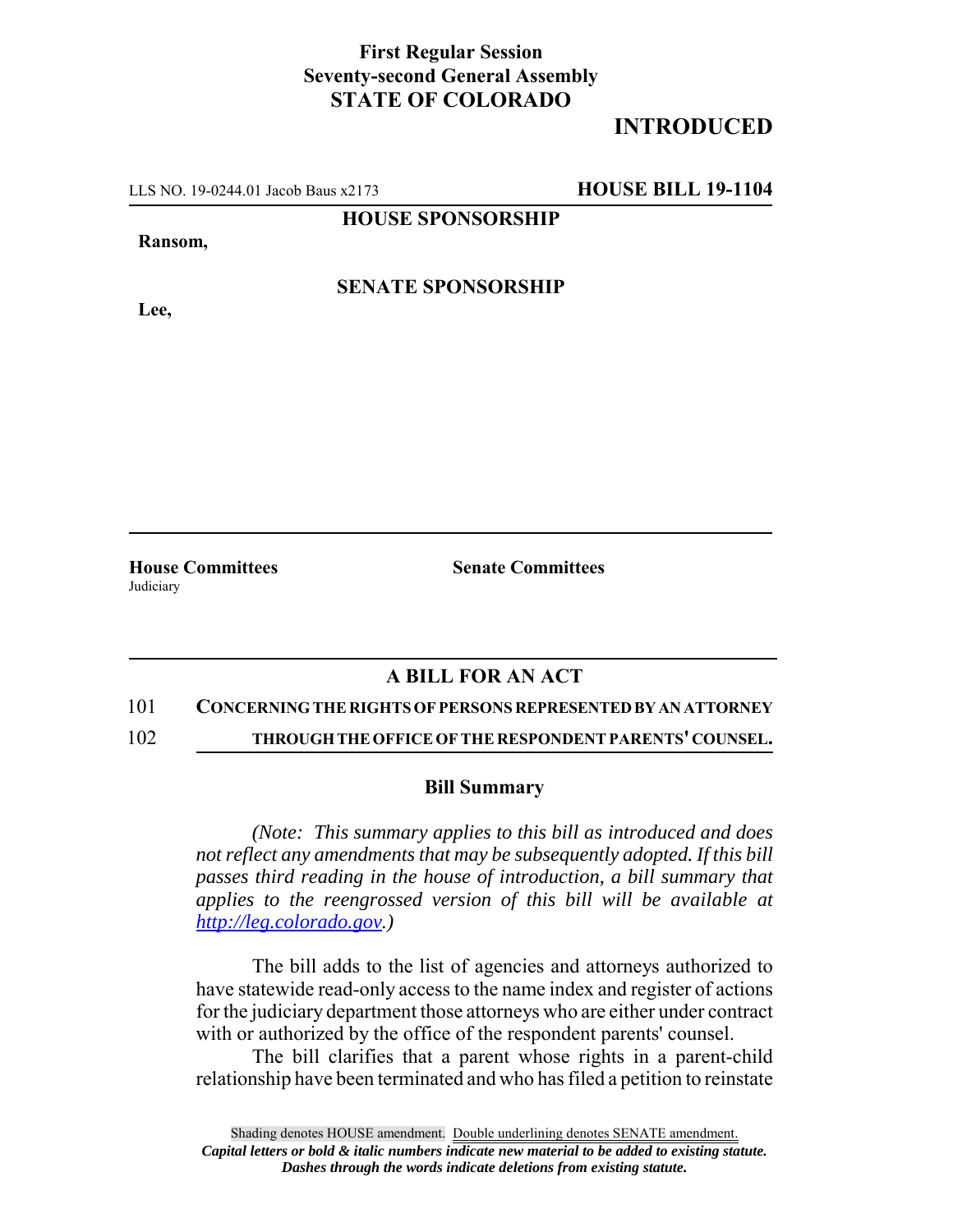the rights of a parent-child relationship is entitled to appointed counsel through the office of the respondent parents' counsel, if income eligibility criteria are satisfied.

 *Be it enacted by the General Assembly of the State of Colorado:* **SECTION 1.** In Colorado Revised Statutes, 19-1-307, **amend** 3 (2.3) introductory portion and  $(2.3)(d)$  as follows: **19-1-307. Dependency and neglect records and information - access - fee - rules - records and reports fund - misuse of information - penalty - adult protective services data system check.** (2.3) The 7 following agencies or attorneys appointed by the court shall MUST be granted statewide read-only access to the name index and register of actions for the judiciary department: (d) Respondent parent A RESPONDENT PARENT'S counsel appointed 11 by the court and paid by the judicial department UNDER CONTRACT WITH THE OFFICE OF THE RESPONDENT PARENTS' COUNSEL, CREATED IN SECTION 13-92-103, OR AUTHORIZED BY THE OFFICE OF THE RESPONDENT PARENTS' COUNSEL TO ACT AS A RESPONDENT PARENT'S COUNSEL, as it relates to a case in which they are appointed by the court. **SECTION 2.** In Colorado Revised Statutes, 19-3-612, **amend** (5) as follows: **19-3-612. Reinstatement of the parent-child legal relationship - circumstances - petition - hearings - legislative declaration.** (5) If a petition to reinstate the parent-child legal relationship is filed, a former parent who is named in the petition and whose rights the petition seeks to 22 have reinstated is entitled to appointed counsel THROUGH THE OFFICE OF THE RESPONDENT PARENTS' COUNSEL PURSUANT TO ARTICLE 92 OF TITLE 13 if the former parent meets the income eligibility criteria for public